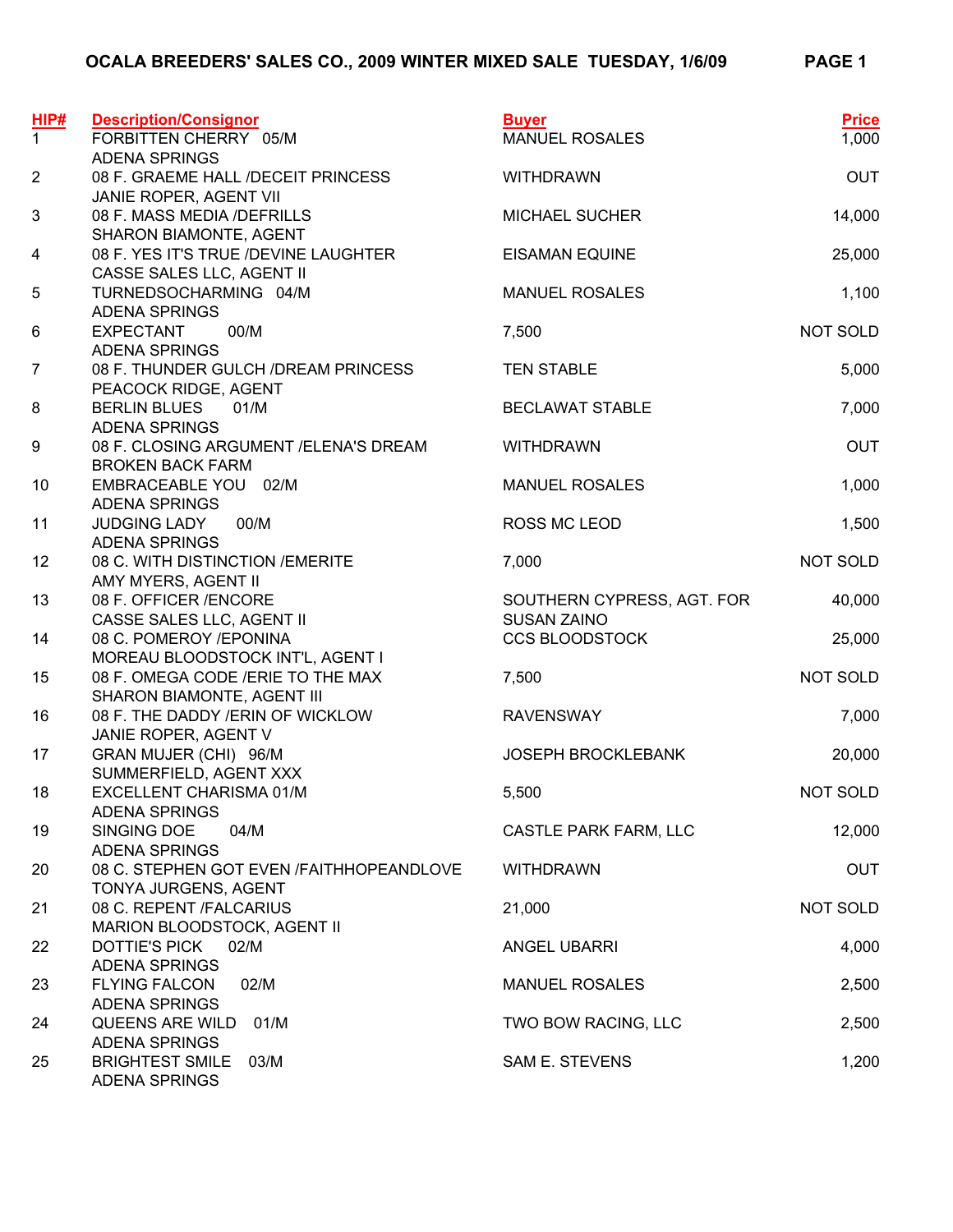| HIP# | <b>Description/Consignor</b>                                                        | <b>Buyer</b>                                   | <b>Price</b> |
|------|-------------------------------------------------------------------------------------|------------------------------------------------|--------------|
| 26   | 08 C. BROKEN VOW /FORTUNATE VISION                                                  | SOUTHERN CYPRESS, AGT. FOR                     | 38,000       |
|      | BETH BAYER, AGENT IX                                                                | <b>SUSAN ZAINO</b>                             |              |
| 27   | GLORY BY CHOICE 03/M<br><b>ADENA SPRINGS</b>                                        | ANGEL UBARRI                                   | 4,500        |
| 28   | 08 F. HOOK AND LADDER / GAMBLING THYME<br>KAIZEN SALES, AGENT FOR WINTER CREEK FARM | 7,800                                          | NOT SOLD     |
| 29   | PERFECT LOOK<br>01/M<br><b>ADENA SPRINGS</b>                                        | <b>GEORGIA FARMS, INC.</b>                     | 2,500        |
| 30   | 03/M<br><b>TRULY FAIR</b><br><b>ADENA SPRINGS</b>                                   | HERRING FARMS, LLC                             | 5,000        |
| 31   | 08 C. OFFLEE WILD /GOLDENASKANBE<br>KAIZEN SALES, AGENT V                           | GEORGE G. ISAACS, AGT.                         | 14,000       |
| 32   | <b>SEA SAND</b><br>05/M<br><b>ADENA SPRINGS</b>                                     | <b>MANUEL ROSALES</b>                          | 1,700        |
| 33   | <b>LADY LIVERMORE</b><br>95/M<br><b>ADENA SPRINGS</b>                               | <b>SUSAN STRONG</b>                            | 1,500        |
| 34   | <b>BIRD'S CHOICE</b><br>99/M<br>GREEN LANE FARM SOUTH LLC, AGENT                    | JED STEFFEE EQUINE                             | 1,700        |
| 35   | <b>GREEN BANQUET</b><br>03/M<br><b>ADENA SPRINGS</b>                                | <b>WITHDRAWN</b>                               | <b>OUT</b>   |
| 36   | 08 C. EXCHANGE RATE / GREELEY'S CLICK<br>BETH BAYER, AGENT V                        | <b>WITHDRAWN</b>                               | <b>OUT</b>   |
| 37   | <b>BE AMBITIOUS</b><br>02/M<br><b>ADENA SPRINGS</b>                                 | NO BID                                         | $\pmb{0}$    |
| 38   | BRITE 'N HAPPY<br>02/M<br><b>ADENA SPRINGS</b>                                      | <b>WITHDRAWN</b>                               | <b>OUT</b>   |
| 39   | <b>BEAM QUEEN</b><br>02/M<br><b>ADENA SPRINGS</b>                                   | 6,700                                          | NOT SOLD     |
| 40   | <b>SIPHON TIMES</b><br>02/M<br><b>ADENA SPRINGS</b>                                 | 6,500                                          | NOT SOLD     |
| 41   | 08 C. INDIAN OCEAN /HEAVENS TO BETSY<br>BRIDLEWOOD FARM, AGENT III                  | <b>WITHDRAWN</b>                               | <b>OUT</b>   |
| 42   | <b>SAPHATIC</b><br>01/M<br><b>ADENA SPRINGS</b>                                     | <b>NO BID</b>                                  | $\mathbf 0$  |
| 43   | <b>SHAR'S SMILE</b><br>02/M<br>GEM RACING, INC.                                     | <b>RAY ADAM</b>                                | 1,000        |
| 44   | <b>TRIPLE TREAT</b><br>04/M<br><b>ADENA SPRINGS</b>                                 | <b>BRUNO SCHICKDANZ</b>                        | 1,800        |
| 45   | 08 C. MACHO UNO / ALREADY KNOW<br>ROLLING MEADOWS FARM                              | <b>JACKS CREEK BLOODSTOCK</b>                  | 40,000       |
| 46   | SHEERDOUBLEBLISS 03/M<br><b>ADENA SPRINGS</b>                                       | <b>FUNDAMENT BUCK FARM</b>                     | 1,500        |
| 47   | THAT'S SO FUNNY 05/F<br>DONNA M. BURNHAM, AGENT                                     | <b>WITHDRAWN</b>                               | <b>OUT</b>   |
| 48   | 08 F. PURGE / IDIED LAUGHING<br>RON AND LYBBY GAY                                   | <b>GREGORY MOORE DARKSIDE</b><br><b>RACING</b> | 24,000       |
| 49   | <b>MISS TASSY</b><br>00/M<br>MARION BLOODSTOCK, AGENT I                             | <b>WITHDRAWN</b>                               | <b>OUT</b>   |
| 50   | 07 F. HALO'S IMAGE /INDIAN MOCCASIN<br><b>BRIDLEWOOD FARM, AGENT I</b>              | <b>NO BID</b>                                  | 0            |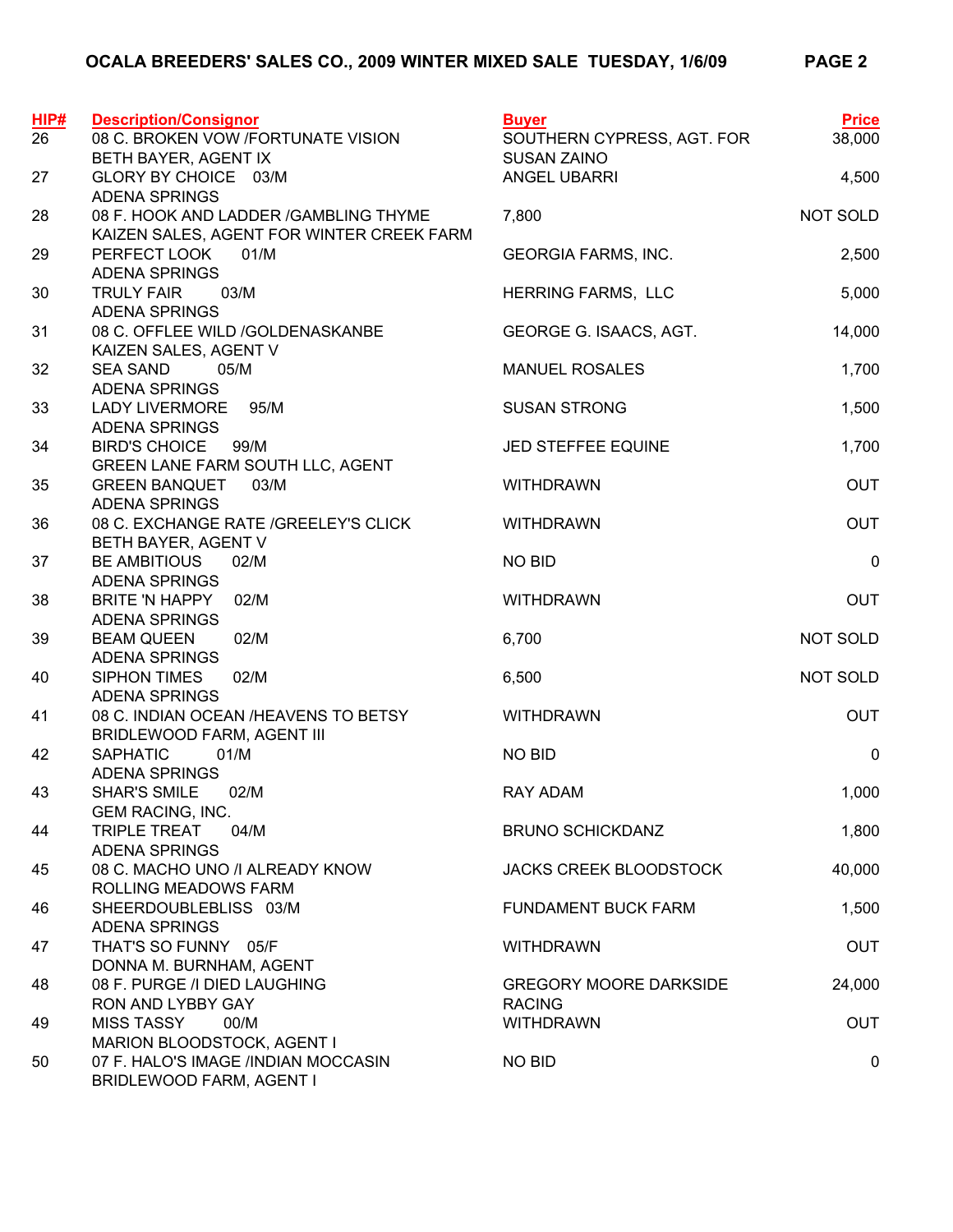| HIP# | <b>Description/Consignor</b>                              | <b>Buyer</b>                          | <b>Price</b> |
|------|-----------------------------------------------------------|---------------------------------------|--------------|
| 51   | SHE'S LEGAL<br>03/M<br><b>ADENA SPRINGS</b>               | NO BID                                | $\mathbf{0}$ |
| 52   | 08 F. TOO MUCH BLING /JADE JULIA                          | <b>MICHAEL SUCHER</b>                 | 8,500        |
|      | RANDOLPH THOROUGHBREDS, INC.                              |                                       |              |
| 53   | 08 F. WILDCAT HEIR /JOYFUL WAGER                          | <b>WITHDRAWN</b>                      | <b>OUT</b>   |
|      | <b>BLANK PAGES</b>                                        |                                       |              |
| 54   | WEST SIDE NIECES 04/M                                     | MOISES ALOU                           | 1,000        |
|      | <b>ADENA SPRINGS</b>                                      |                                       |              |
| 55   | CORREDOR'S WIND 03/M                                      | <b>WITHDRAWN</b>                      | <b>OUT</b>   |
|      | SUMMERFIELD, AGENT LXXXV                                  |                                       |              |
| 56   | <b>GINGERBREAD</b><br>03/M<br><b>ADENA SPRINGS</b>        | PAMELA ALLEN                          | 2,700        |
| 57   | 08 C. SONGANDAPRAYER / KICKAPOO PRINCESS                  | <b>EISAMAN EQUINE</b>                 | 32,000       |
|      | SUMMERFIELD, AGENT CCVI                                   |                                       |              |
| 58   | FUNKY FRAULEIN<br>05/M                                    | <b>JACK ZUIDEMA / BAILEY BURNS</b>    | 1,700        |
|      | <b>ADENA SPRINGS</b>                                      |                                       |              |
| 59   | 00/M<br><b>EBONY POST</b>                                 | OFF THE HOOK, AGT FOR                 | 2,700        |
|      | <b>ADENA SPRINGS</b>                                      | AGROPECUARIA UNIDA                    |              |
| 60   | VALENTINE TOUCH 04/M                                      | OFF THE HOOK, AGT FOR                 | 13,000       |
|      | <b>ADENA SPRINGS</b>                                      | AGROPECUARIA UNIDA                    |              |
| 61   | HERE COMES CHERRY 98/M                                    | 2,200                                 | NOT SOLD     |
|      | <b>ADENA SPRINGS</b>                                      |                                       |              |
| 62   | 08 F. GRAEME HALL /K. O. PRINCESS<br>AMY MYERS, AGENT II  | 3,900                                 | NOT SOLD     |
| 63   | <b>SO SYNFUL</b><br>01/M                                  | <b>GLENDO SULLIVAN</b>                | 1,000        |
|      | <b>ADENA SPRINGS</b>                                      |                                       |              |
| 64   | 03/M<br>SILVER RAINBOW                                    | ANGEL UBARRI                          | 3,200        |
|      | <b>ADENA SPRINGS</b>                                      |                                       |              |
| 65   | SALTY N SASSY<br>01/M                                     | OFF THE HOOK, AGT FOR                 | 15,000       |
|      | <b>ADENA SPRINGS</b>                                      | AGROPECUARIA UNIDA                    |              |
| 66   | 08 C. AFLEET ALEX /LADY STACK                             | <b>WITHDRAWN</b>                      | <b>OUT</b>   |
|      | SUMMERFIELD, AGENT FOR TALL GRASS FARM                    |                                       |              |
| 67   | <b>AGNES ROSE</b><br>99/M                                 | <b>CLOVERLEAF FARMS II</b>            | 50,000       |
| 68   | CASSE SALES LLC, AGENT I<br>08 C. HALO'S IMAGE /LAZARRA   | MATT LYONS, AGT.<br>VIRGILIO G. LOPEZ | 5,500        |
|      | BRIDLEWOOD FARM, AGENT IV                                 |                                       |              |
| 69   | <b>BEAR LAKE</b><br>03/M                                  | COLOMBO BLOODSTOCK AGENCY             | 1,000        |
|      | <b>ADENA SPRINGS</b>                                      |                                       |              |
| 70   | <b>IMASWEETIE</b><br>01/M                                 | DERBY DAZE FARM, INC                  | 2,200        |
|      | <b>ADENA SPRINGS</b>                                      |                                       |              |
| 71   | <b>UNBRIDLED KISS</b><br>04/M                             | <b>ANGEL UBARRI</b>                   | 2,000        |
|      | <b>ADENA SPRINGS</b>                                      |                                       |              |
| 72   | <b>FORET</b><br>04/M                                      | <b>WITHDRAWN</b>                      | <b>OUT</b>   |
|      | JOURNEYMAN BLDSTK (B & C FERNUNG), AGT IV                 |                                       |              |
| 73   | 08 C. CLOSING ARGUMENT /LILY C<br>KAIZEN SALES, AEGNT III | <b>JOSEPH ARANGO</b>                  | 3,700        |
| 74   | DANA'S LUCKY LADY 01/M                                    | 7,200                                 | NOT SOLD     |
|      | KAIZEN SALES, AGENT FOR SIENNA FARM LLC                   |                                       |              |
| 75   | 08 F. EXCHANGE RATE /LOOK TO THE STARS                    | 15,000                                | NOT SOLD     |
|      | CASSE SALES LLC, AGENT I                                  |                                       |              |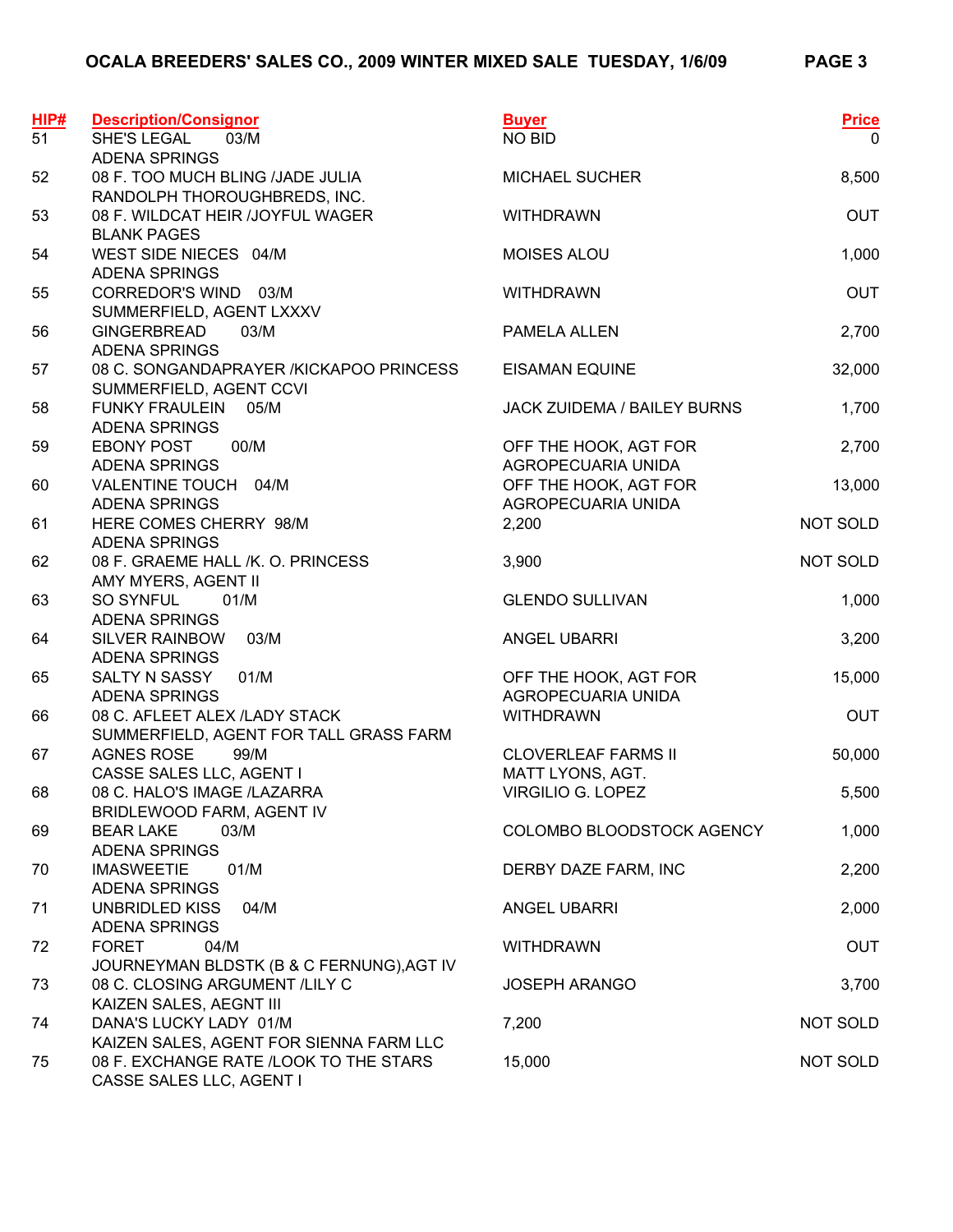| HIP#<br>76 | <b>Description/Consignor</b><br>RUNAWAY SREVA<br>01/M | <b>Buyer</b><br>OFF THE HOOK, AGT | <b>Price</b><br>2,000 |
|------------|-------------------------------------------------------|-----------------------------------|-----------------------|
|            | <b>ADENA SPRINGS</b>                                  |                                   |                       |
| 77         | <b>VANISHING WOLF</b><br>02/M                         | NO BID                            | $\pmb{0}$             |
|            | <b>ADENA SPRINGS</b>                                  |                                   |                       |
| 78         | <b>ANOTHER KISS</b><br>05/M                           | SGV TBS.                          | 5,000                 |
|            | <b>ADENA SPRINGS</b>                                  |                                   |                       |
| 79         | MISSISSAUGAS MAGIC 00/M                               | RICHARD R. BELGARD, SR.           | 1,400                 |
|            | <b>ADENA SPRINGS</b>                                  |                                   |                       |
| 80         | OODLES OF NOODLES 02/M                                | 7,500                             | <b>NOT SOLD</b>       |
|            | <b>ADENA SPRINGS</b>                                  |                                   |                       |
| 81         | 00/M<br><b>MADABOUTLOOT</b>                           | 3,700                             | <b>NOT SOLD</b>       |
|            | <b>ADENA SPRINGS</b>                                  |                                   |                       |
| 82         | 08 C. ROAR OF THE TIGER / MAGIC SHOW                  | PONDER HILL FARM                  | 5,000                 |
|            | JANIE ROPER, AGENT III<br><b>SKY RAVENAL</b><br>98/M  | 1,000                             | <b>NOT SOLD</b>       |
| 83         | JANIE ROPER, AGENT II                                 |                                   |                       |
| 84         | MS. HYPNOTIC<br>02/M                                  | <b>ANGEL UBARRI</b>               | 2,200                 |
|            | <b>ADENA SPRINGS</b>                                  |                                   |                       |
| 85         | FRENCH PRINCESSA 05/M                                 | 7,000                             | <b>NOT SOLD</b>       |
|            | THOROUGHSTOCK, AGENT I                                |                                   |                       |
| 86         | <b>MARISTA</b><br>04/M                                | 9,500                             | NOT SOLD              |
|            | MARION BLOODSTOCK, AGENT III                          |                                   |                       |
| 87         | 08 C. EXCHANGE RATE / MARLA SUE                       | <b>JUAN CENTENO</b>               | 10,500                |
|            | KERRI SZEGI, AGENT                                    |                                   |                       |
| 88         | 08 F. CONGRATS /MARQUED TO MOVE                       | 14,500                            | NOT SOLD              |
|            | ON COURSE SALES, AGENT IV                             |                                   |                       |
| 89         | 08 C. PRIME TIMBER / MARQUET FIRST                    | 1,500                             | NOT SOLD              |
|            | PEACOCK RIDGE, AGENT                                  |                                   |                       |
| 90         | <b>SCARLETT MEMORIES 01/M</b>                         | <b>DANNY DELK</b>                 | 9,000                 |
| 91         | <b>ADENA SPRINGS</b><br><b>TRAVELER</b><br>00/M       | MIKE SHANNON, AGT.                | 20,000                |
|            | <b>ADENA SPRINGS</b>                                  |                                   |                       |
| 92         | 08 F. ROCKPORT HARBOR / MARZI                         | PONDER HILL FARM                  | 17,000                |
|            | PERRONE SALES, LTD., AGENT III                        |                                   |                       |
| 93         | SKIP SCHOOL<br>01/M                                   | <b>GARY TEBBE</b>                 | 2,000                 |
|            | <b>ADENA SPRINGS</b>                                  |                                   |                       |
| 94         | <b>SMART GRACE</b><br>99/M                            | 25,000                            | NOT SOLD              |
|            | KAIZEN SALES, AGENT FOR SIENNA FARM LLC               |                                   |                       |
| 95         | <b>FLYLIGHTLY</b><br>95/M                             | 7,200                             | NOT SOLD              |
|            | SUMMERFIELD, AGENT XXX                                |                                   |                       |
| 96         | MISS VALID JOANN 01/M                                 | 25,000                            | NOT SOLD              |
|            | <b>ADENA SPRINGS</b>                                  |                                   |                       |
| 97         | BROOK'S APPROVAL 02/M<br><b>ADENA SPRINGS</b>         | <b>TODD WILLIAMS</b>              | 2,000                 |
| 98         | <b>SILVER BLAZE</b><br>03/M                           | 22,000                            | NOT SOLD              |
|            | <b>ADENA SPRINGS</b>                                  |                                   |                       |
| 99         | 08 C. SHANIKO /MONEY CODE                             | 2,000                             | NOT SOLD              |
|            | RANDOLPH THOROUGHBREDS, INC., AGENT                   |                                   |                       |
| 100        | MY DISCO DANCER 03/M                                  | <b>NO BID</b>                     | 0                     |
|            | TIFFANY FARM, AGENT                                   |                                   |                       |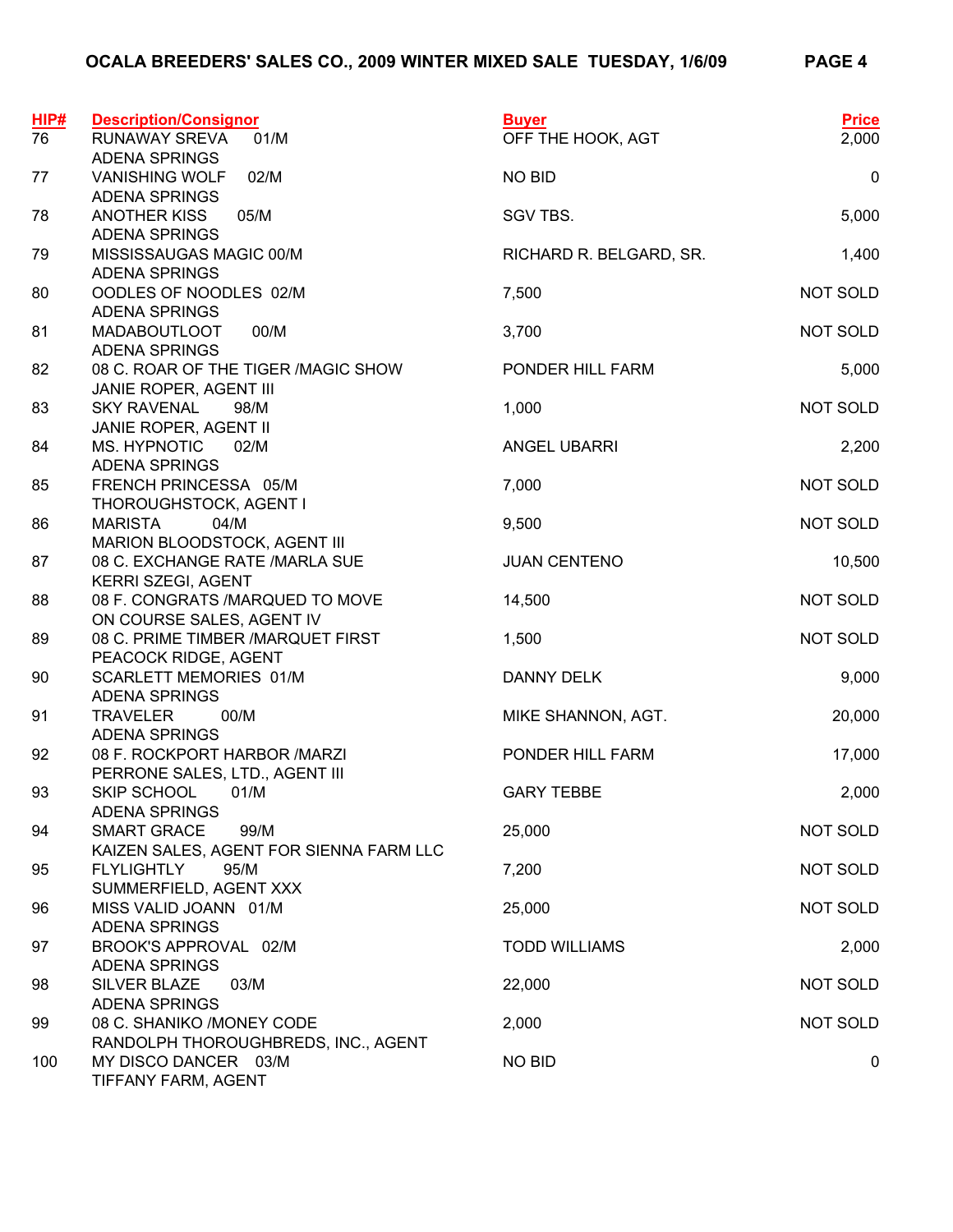| HIP# | <b>Description/Consignor</b>                                             | <b>Buyer</b>                                   | <b>Price</b> |
|------|--------------------------------------------------------------------------|------------------------------------------------|--------------|
| 101  | <b>SOSELLA</b><br>01/M                                                   | ANGEL UBARRI                                   | 5,700        |
| 102  | <b>ADENA SPRINGS</b><br>02/M<br><b>KERRY FAIR</b>                        | <b>JOSE UZCATEGUI</b>                          | 2,000        |
|      | <b>ADENA SPRINGS</b>                                                     |                                                |              |
| 103  | <b>MS. BANKER</b><br>01/M                                                | <b>GEORGIA FARMS, INC.</b>                     | 2,000        |
|      | <b>ADENA SPRINGS</b>                                                     |                                                |              |
| 104  | 08 C. ROCKPORT HARBOR / MY ALLEGIANCE                                    | <b>WITHDRAWN</b>                               | <b>OUT</b>   |
|      | JOURNEYMAN BLDSTK (B & C FERNUNG), AGT II                                |                                                |              |
| 105  | SNOW DEVIL<br>01/M                                                       | <b>MANUEL ROSALES</b>                          | 1,400        |
|      | <b>ADENA SPRINGS</b>                                                     |                                                |              |
| 106  | 03/M<br><b>DONNELLA</b>                                                  | <b>ANGEL UBARRI</b>                            | 3,500        |
|      | <b>ADENA SPRINGS</b>                                                     |                                                |              |
| 107  | 08 C. PURGE /MY SCARLET ANGEL                                            | 30,000                                         | NOT SOLD     |
|      | NANCY BAUMAN, AGENT II                                                   |                                                |              |
| 108  | ALL SAINT'S DAY 05/M                                                     | <b>JOSE PINCHIN</b>                            | 1,200        |
| 109  | <b>ADENA SPRINGS</b><br>HONORABLE BOOK<br>00/M                           | ROSS MC LEOD                                   | 6,500        |
|      | <b>ADENA SPRINGS</b>                                                     |                                                |              |
| 110  | <b>WILD TOY</b><br>02/M                                                  | OFF THE HOOK, AGT. FOR                         | 16,000       |
|      | <b>ADENA SPRINGS</b>                                                     | AGROPECUARIA UNIDA                             |              |
| 111  | NASHLY'S FRIEND 01/M                                                     | ANGEL UBARRI                                   | 1,700        |
|      | <b>ADENA SPRINGS</b>                                                     |                                                |              |
| 112  | SURPRISE VICTORY 04/M                                                    | <b>MANUEL ROSALES</b>                          | 1,300        |
|      | <b>ADENA SPRINGS</b>                                                     |                                                |              |
| 113  | 08 C. CONGRATS / OPEN MINDED                                             | <b>WITHDRAWN</b>                               | <b>OUT</b>   |
|      | BETH BAYER, AGENT XVI                                                    |                                                |              |
| 114  | <b>OBSTINATE</b><br>00/M                                                 | FRANCIS HADLEY, H&P STABLES                    | 2,200        |
|      | <b>ADENA SPRINGS</b>                                                     |                                                |              |
| 115  | <b>STRIKING COBRA</b><br>01/M<br><b>ADENA SPRINGS</b>                    | BILL BAZZELL, AGT. FOR<br><b>BARBARA KELLY</b> | 4,000        |
| 116  | REDHEAD'S REVENGE 03/M                                                   | ROBERT C. ROFFEY JR.                           | 1,700        |
|      | <b>ADENA SPRINGS</b>                                                     |                                                |              |
| 117  | 08 C. MONTBROOK /PEARLY WHITE                                            | <b>TEN STABLE</b>                              | 20,000       |
|      | CASHEL STUD, AGENT                                                       |                                                |              |
| 118  | SEEKING ACCOUNT 92/M                                                     | <b>BRUNO SCHICKDANZ</b>                        | 1,200        |
|      | TIFFANY FARM, AGENT                                                      |                                                |              |
| 119  | 08 C. WERBLIN / PHONE SOPHIA                                             | SUMTER BLOODSTOCK                              | 6,000        |
|      | PEACOCK RIDGE, AGENT                                                     |                                                |              |
| 120  | 08 F. WITH DISTINCTION /PIANO ROLL                                       | <b>WITHDRAWN</b>                               | <b>OUT</b>   |
|      | AMY MYERS, AGENT II                                                      |                                                |              |
| 121  | 08 F. NOT FOR LOVE /PICABO SILVER<br>MCMAHON OF SARATOGA TB'S LLC, AGENT | <b>EISAMAN EQUINE</b>                          | 19,000       |
| 122  | <b>GAMBLING THYME</b><br>96/M                                            | 2,200                                          | NOT SOLD     |
|      | KAIZEN SALES, AGENT FOR WINTER CREEK FARM                                |                                                |              |
| 123  | <b>STARLANA</b><br>01/M                                                  | <b>ANGEL UBARRI</b>                            | 4,000        |
|      | <b>ADENA SPRINGS</b>                                                     |                                                |              |
| 124  | <b>DANCING SPOON</b><br>04/M                                             | ANGEL UBARRI                                   | 2,500        |
|      | <b>ADENA SPRINGS</b>                                                     |                                                |              |
| 125  | <b>JADE JULIA</b><br>98/M                                                | MC KATHAN BROS.                                | 20,000       |
|      | RANDOLPH THOROUGHBREDS, INC.                                             |                                                |              |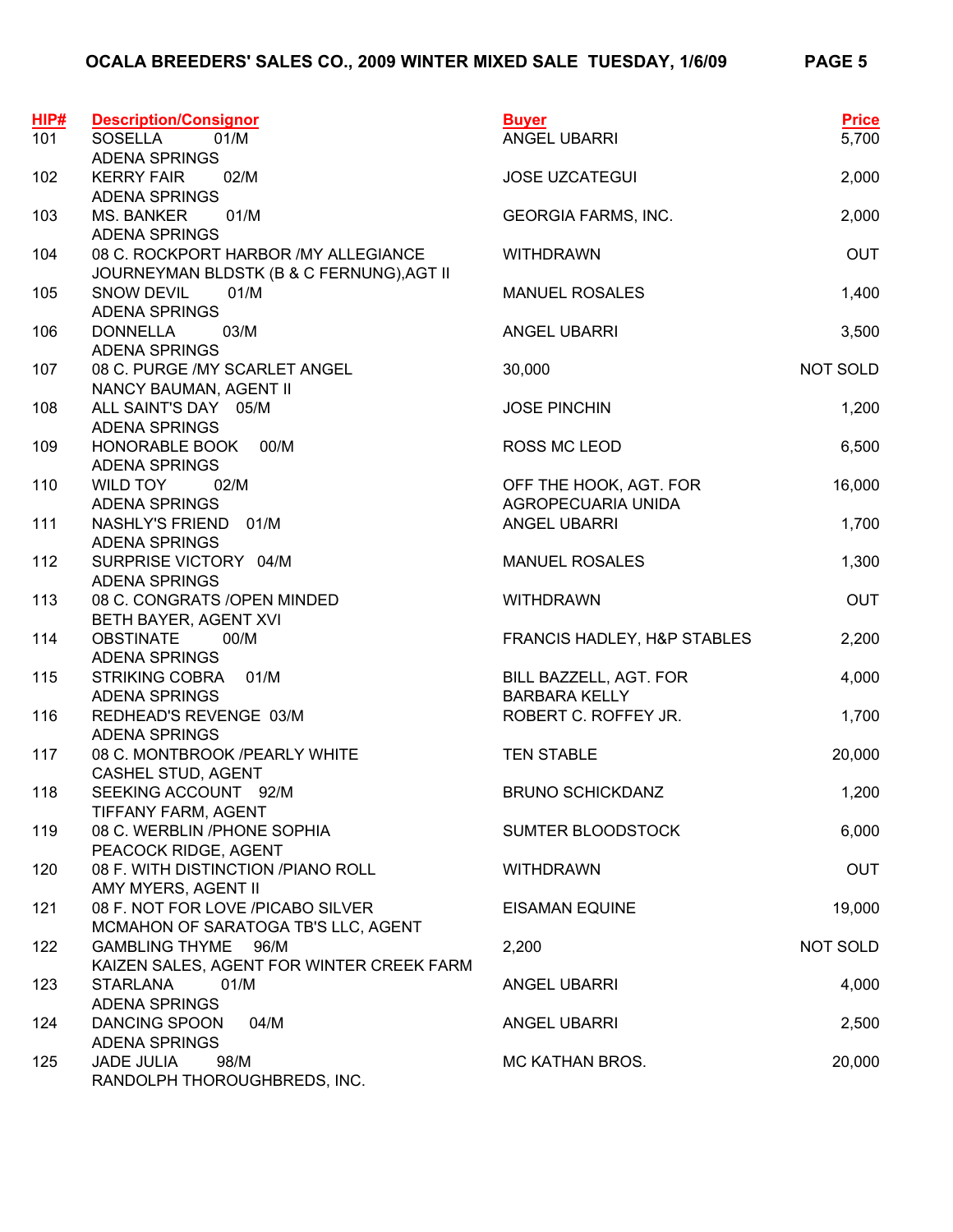| <b>Description/Consignor</b>             | <b>Buyer</b>                                                                                                                                                                                                                                                                                                                                                                                                                                                                                                                                                                                                                                                                                                                                                                                                                                                                                                                                                                                                                                        | <b>Price</b>                                                                                                                                                                                                                                                                                                                                                                      |
|------------------------------------------|-----------------------------------------------------------------------------------------------------------------------------------------------------------------------------------------------------------------------------------------------------------------------------------------------------------------------------------------------------------------------------------------------------------------------------------------------------------------------------------------------------------------------------------------------------------------------------------------------------------------------------------------------------------------------------------------------------------------------------------------------------------------------------------------------------------------------------------------------------------------------------------------------------------------------------------------------------------------------------------------------------------------------------------------------------|-----------------------------------------------------------------------------------------------------------------------------------------------------------------------------------------------------------------------------------------------------------------------------------------------------------------------------------------------------------------------------------|
|                                          |                                                                                                                                                                                                                                                                                                                                                                                                                                                                                                                                                                                                                                                                                                                                                                                                                                                                                                                                                                                                                                                     | <b>OUT</b>                                                                                                                                                                                                                                                                                                                                                                        |
| 06 F. CHAMPALI /PRETTY IN GREEN          | J.F. WEBB                                                                                                                                                                                                                                                                                                                                                                                                                                                                                                                                                                                                                                                                                                                                                                                                                                                                                                                                                                                                                                           | 1,200                                                                                                                                                                                                                                                                                                                                                                             |
|                                          |                                                                                                                                                                                                                                                                                                                                                                                                                                                                                                                                                                                                                                                                                                                                                                                                                                                                                                                                                                                                                                                     |                                                                                                                                                                                                                                                                                                                                                                                   |
|                                          |                                                                                                                                                                                                                                                                                                                                                                                                                                                                                                                                                                                                                                                                                                                                                                                                                                                                                                                                                                                                                                                     | 14,000                                                                                                                                                                                                                                                                                                                                                                            |
|                                          |                                                                                                                                                                                                                                                                                                                                                                                                                                                                                                                                                                                                                                                                                                                                                                                                                                                                                                                                                                                                                                                     | 1,500                                                                                                                                                                                                                                                                                                                                                                             |
|                                          |                                                                                                                                                                                                                                                                                                                                                                                                                                                                                                                                                                                                                                                                                                                                                                                                                                                                                                                                                                                                                                                     |                                                                                                                                                                                                                                                                                                                                                                                   |
| <b>SNEAKY STORM</b><br>04/M              | <b>SPAN INVESTMENTS</b>                                                                                                                                                                                                                                                                                                                                                                                                                                                                                                                                                                                                                                                                                                                                                                                                                                                                                                                                                                                                                             | 4,000                                                                                                                                                                                                                                                                                                                                                                             |
|                                          |                                                                                                                                                                                                                                                                                                                                                                                                                                                                                                                                                                                                                                                                                                                                                                                                                                                                                                                                                                                                                                                     |                                                                                                                                                                                                                                                                                                                                                                                   |
|                                          |                                                                                                                                                                                                                                                                                                                                                                                                                                                                                                                                                                                                                                                                                                                                                                                                                                                                                                                                                                                                                                                     | 1,400                                                                                                                                                                                                                                                                                                                                                                             |
|                                          |                                                                                                                                                                                                                                                                                                                                                                                                                                                                                                                                                                                                                                                                                                                                                                                                                                                                                                                                                                                                                                                     | 5,000                                                                                                                                                                                                                                                                                                                                                                             |
|                                          |                                                                                                                                                                                                                                                                                                                                                                                                                                                                                                                                                                                                                                                                                                                                                                                                                                                                                                                                                                                                                                                     |                                                                                                                                                                                                                                                                                                                                                                                   |
| <b>CALESITA</b><br>02/M                  | MAYO WEST FARM, AGT.                                                                                                                                                                                                                                                                                                                                                                                                                                                                                                                                                                                                                                                                                                                                                                                                                                                                                                                                                                                                                                | 1,000                                                                                                                                                                                                                                                                                                                                                                             |
| <b>ADENA SPRINGS</b>                     |                                                                                                                                                                                                                                                                                                                                                                                                                                                                                                                                                                                                                                                                                                                                                                                                                                                                                                                                                                                                                                                     |                                                                                                                                                                                                                                                                                                                                                                                   |
|                                          |                                                                                                                                                                                                                                                                                                                                                                                                                                                                                                                                                                                                                                                                                                                                                                                                                                                                                                                                                                                                                                                     | 1,000                                                                                                                                                                                                                                                                                                                                                                             |
|                                          |                                                                                                                                                                                                                                                                                                                                                                                                                                                                                                                                                                                                                                                                                                                                                                                                                                                                                                                                                                                                                                                     |                                                                                                                                                                                                                                                                                                                                                                                   |
|                                          |                                                                                                                                                                                                                                                                                                                                                                                                                                                                                                                                                                                                                                                                                                                                                                                                                                                                                                                                                                                                                                                     | 2,000                                                                                                                                                                                                                                                                                                                                                                             |
|                                          |                                                                                                                                                                                                                                                                                                                                                                                                                                                                                                                                                                                                                                                                                                                                                                                                                                                                                                                                                                                                                                                     | 1,600                                                                                                                                                                                                                                                                                                                                                                             |
| <b>ADENA SPRINGS</b>                     |                                                                                                                                                                                                                                                                                                                                                                                                                                                                                                                                                                                                                                                                                                                                                                                                                                                                                                                                                                                                                                                     |                                                                                                                                                                                                                                                                                                                                                                                   |
| 08 C. LIGHTNIN N THUNDER/ROCKY NORTH     | <b>WITHDRAWN</b>                                                                                                                                                                                                                                                                                                                                                                                                                                                                                                                                                                                                                                                                                                                                                                                                                                                                                                                                                                                                                                    | <b>OUT</b>                                                                                                                                                                                                                                                                                                                                                                        |
| MARION BLOODSTOCK, AGENT II              |                                                                                                                                                                                                                                                                                                                                                                                                                                                                                                                                                                                                                                                                                                                                                                                                                                                                                                                                                                                                                                                     |                                                                                                                                                                                                                                                                                                                                                                                   |
| 01/M                                     |                                                                                                                                                                                                                                                                                                                                                                                                                                                                                                                                                                                                                                                                                                                                                                                                                                                                                                                                                                                                                                                     | 8,000                                                                                                                                                                                                                                                                                                                                                                             |
|                                          |                                                                                                                                                                                                                                                                                                                                                                                                                                                                                                                                                                                                                                                                                                                                                                                                                                                                                                                                                                                                                                                     |                                                                                                                                                                                                                                                                                                                                                                                   |
|                                          |                                                                                                                                                                                                                                                                                                                                                                                                                                                                                                                                                                                                                                                                                                                                                                                                                                                                                                                                                                                                                                                     | NOT SOLD                                                                                                                                                                                                                                                                                                                                                                          |
|                                          |                                                                                                                                                                                                                                                                                                                                                                                                                                                                                                                                                                                                                                                                                                                                                                                                                                                                                                                                                                                                                                                     | <b>OUT</b>                                                                                                                                                                                                                                                                                                                                                                        |
|                                          |                                                                                                                                                                                                                                                                                                                                                                                                                                                                                                                                                                                                                                                                                                                                                                                                                                                                                                                                                                                                                                                     |                                                                                                                                                                                                                                                                                                                                                                                   |
| WATRAL SWEE DIXIE 99/M                   | <b>STEPHEN DOWDEN</b>                                                                                                                                                                                                                                                                                                                                                                                                                                                                                                                                                                                                                                                                                                                                                                                                                                                                                                                                                                                                                               | 2,200                                                                                                                                                                                                                                                                                                                                                                             |
| <b>ADENA SPRINGS</b>                     |                                                                                                                                                                                                                                                                                                                                                                                                                                                                                                                                                                                                                                                                                                                                                                                                                                                                                                                                                                                                                                                     |                                                                                                                                                                                                                                                                                                                                                                                   |
|                                          |                                                                                                                                                                                                                                                                                                                                                                                                                                                                                                                                                                                                                                                                                                                                                                                                                                                                                                                                                                                                                                                     | 2,500                                                                                                                                                                                                                                                                                                                                                                             |
|                                          |                                                                                                                                                                                                                                                                                                                                                                                                                                                                                                                                                                                                                                                                                                                                                                                                                                                                                                                                                                                                                                                     |                                                                                                                                                                                                                                                                                                                                                                                   |
|                                          |                                                                                                                                                                                                                                                                                                                                                                                                                                                                                                                                                                                                                                                                                                                                                                                                                                                                                                                                                                                                                                                     | 1,200                                                                                                                                                                                                                                                                                                                                                                             |
|                                          |                                                                                                                                                                                                                                                                                                                                                                                                                                                                                                                                                                                                                                                                                                                                                                                                                                                                                                                                                                                                                                                     | NOT SOLD                                                                                                                                                                                                                                                                                                                                                                          |
| BETH BAYER, AGENT XIV                    |                                                                                                                                                                                                                                                                                                                                                                                                                                                                                                                                                                                                                                                                                                                                                                                                                                                                                                                                                                                                                                                     |                                                                                                                                                                                                                                                                                                                                                                                   |
| 08 C. WITH DISTINCTION /SELLING SUNSHINE | <b>MAC FEHSENFELD</b>                                                                                                                                                                                                                                                                                                                                                                                                                                                                                                                                                                                                                                                                                                                                                                                                                                                                                                                                                                                                                               | 30,000                                                                                                                                                                                                                                                                                                                                                                            |
|                                          |                                                                                                                                                                                                                                                                                                                                                                                                                                                                                                                                                                                                                                                                                                                                                                                                                                                                                                                                                                                                                                                     |                                                                                                                                                                                                                                                                                                                                                                                   |
|                                          |                                                                                                                                                                                                                                                                                                                                                                                                                                                                                                                                                                                                                                                                                                                                                                                                                                                                                                                                                                                                                                                     | 6,500                                                                                                                                                                                                                                                                                                                                                                             |
|                                          |                                                                                                                                                                                                                                                                                                                                                                                                                                                                                                                                                                                                                                                                                                                                                                                                                                                                                                                                                                                                                                                     | NOT SOLD                                                                                                                                                                                                                                                                                                                                                                          |
|                                          |                                                                                                                                                                                                                                                                                                                                                                                                                                                                                                                                                                                                                                                                                                                                                                                                                                                                                                                                                                                                                                                     |                                                                                                                                                                                                                                                                                                                                                                                   |
| 08 F. BLACK MAMBO /SHE'S QUEENLY         | 6,000                                                                                                                                                                                                                                                                                                                                                                                                                                                                                                                                                                                                                                                                                                                                                                                                                                                                                                                                                                                                                                               | NOT SOLD                                                                                                                                                                                                                                                                                                                                                                          |
| MONTGOMERY EQUINE CENTER, AGENT          |                                                                                                                                                                                                                                                                                                                                                                                                                                                                                                                                                                                                                                                                                                                                                                                                                                                                                                                                                                                                                                                     |                                                                                                                                                                                                                                                                                                                                                                                   |
| <b>CINDARULLAH</b><br>01/M               | 7,700                                                                                                                                                                                                                                                                                                                                                                                                                                                                                                                                                                                                                                                                                                                                                                                                                                                                                                                                                                                                                                               | NOT SOLD                                                                                                                                                                                                                                                                                                                                                                          |
|                                          |                                                                                                                                                                                                                                                                                                                                                                                                                                                                                                                                                                                                                                                                                                                                                                                                                                                                                                                                                                                                                                                     |                                                                                                                                                                                                                                                                                                                                                                                   |
|                                          |                                                                                                                                                                                                                                                                                                                                                                                                                                                                                                                                                                                                                                                                                                                                                                                                                                                                                                                                                                                                                                                     | 1,800                                                                                                                                                                                                                                                                                                                                                                             |
|                                          | 08 F. POLLARD'S VISION /PRECIOUS PLUM<br>SUMMERFIELD, AGENT XCIII<br>MICHELLE REDDING, AGENT II<br><b>BLUE RAIN</b><br>05/M<br><b>ADENA SPRINGS</b><br>08 C. STEPHEN GOT EVEN / QUIET MIST<br>BETH BAYER, AGENT IV<br><b>ADENA SPRINGS</b><br>SCARLET COMMANDER 03/M<br><b>ADENA SPRINGS</b><br><b>GERSHOWITZ</b><br>01/M<br><b>ADENA SPRINGS</b><br><b>STEEL TRAIN</b><br>05/C<br>GREEN LANE FARM SOUTH LLC, AGENT<br><b>GENTLE RIDGE</b><br>02/M<br><b>ADENA SPRINGS</b><br><b>HAUTE CUISINE</b><br>02/M<br>RUNAWAY JULIE<br><b>ADENA SPRINGS</b><br>PLATINUM JEWEL<br>04/M<br><b>ADENA SPRINGS</b><br>LOVE SCENE<br>04/M<br>JOURNEYMAN BLDSTK (B & C FERNUNG), AGT III<br>VICTORIOUS AGAIN 05/M<br><b>ADENA SPRINGS</b><br>08 C. WERBLIN /SEDUCTIVELY SMOOTH<br>PEACOCK RIDGE, AGENT<br>08 C. ROAR OF THE TIGER / SEE HERE<br><b>ROSS POINT FARM</b><br><b>TRI'S PASSION</b><br>00/M<br><b>ADENA SPRINGS</b><br><b>MS ROYAL SWAIN</b><br>03/M<br><b>ADENA SPRINGS</b><br><b>ADENA SPRINGS</b><br><b>SILVERUP</b><br>02/M<br><b>ADENA SPRINGS</b> | <b>WITHDRAWN</b><br>OFF THE HOOK, AGT. FOR<br>AGROPECUARIA UNIDA<br><b>MARTHA JOHNSON</b><br><b>MANUEL ROSALES</b><br><b>ANGEL UBARRI</b><br><b>MICHAEL THOMAS</b><br>OMEGA FARM, AGT.<br>RICHARD R. BELGARD, SR.<br><b>JOSE PINCHIN</b><br>65,000<br><b>WITHDRAWN</b><br>HAL SNOWDEN, JR.<br><b>SUSAN KAHN</b><br>6,000<br><b>ROSS MC LEOD</b><br>6,700<br><b>SAM E. STEVENS</b> |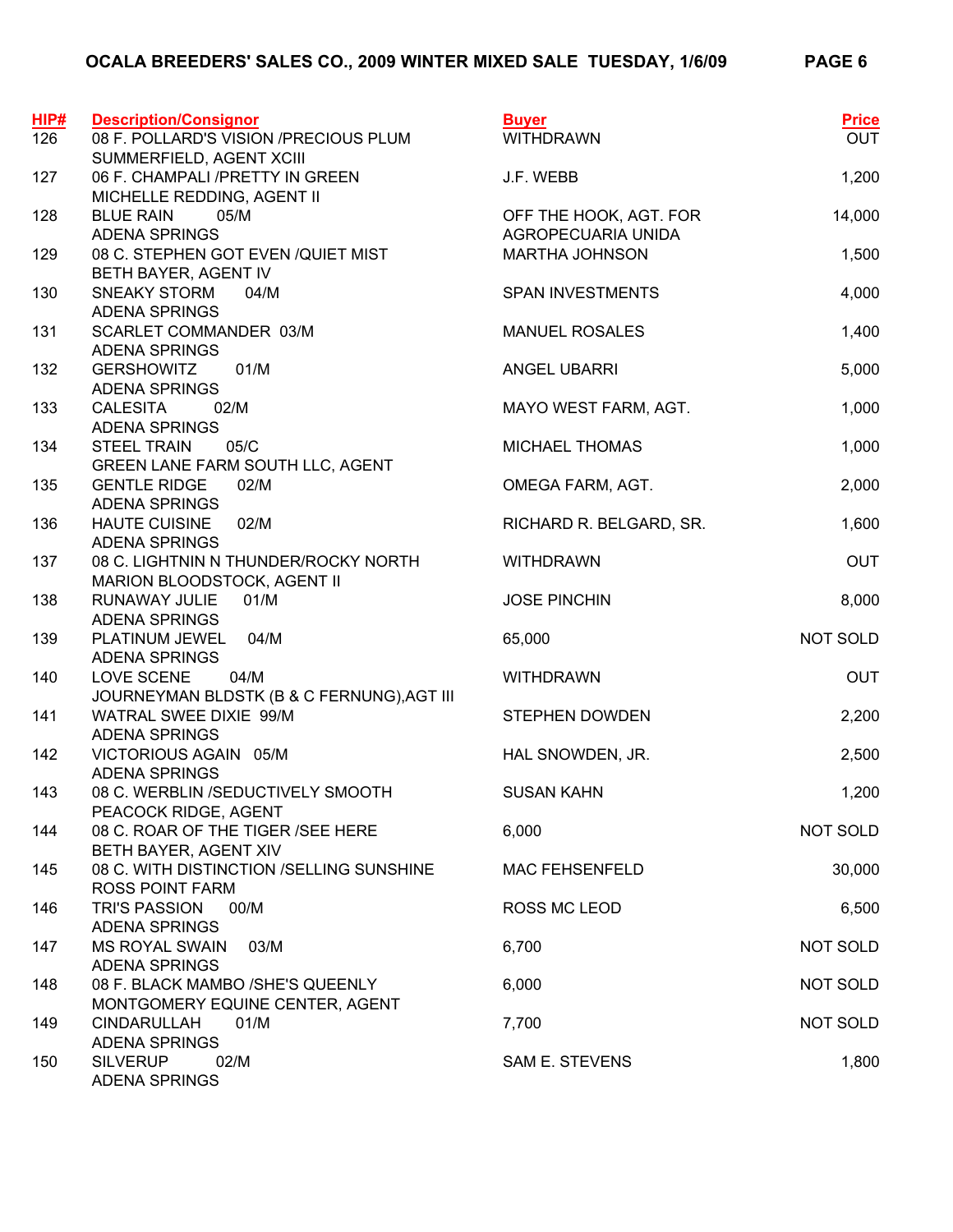| HIP# | <b>Description/Consignor</b>                                                    | <b>Buyer</b>               | <b>Price</b> |
|------|---------------------------------------------------------------------------------|----------------------------|--------------|
| 151  | SINGAPORE MOUNTAIN 03/M<br><b>ADENA SPRINGS</b>                                 | <b>JOSE UZCATEGUI</b>      | 2,200        |
| 152  | 08 C. BWANA CHARLIE /SIR LINE<br>BETH BAYER, AGENT II                           | <b>WITHDRAWN</b>           | <b>OUT</b>   |
| 153  | NO COMPROMISING 03/M<br><b>ADENA SPRINGS</b>                                    | <b>JOSE PINCHIN</b>        | 8,000        |
| 154  | 08 C. CONGRATS /SNOW IMAGE<br>ROLLING MEADOWS FARM                              | 4,000                      | NOT SOLD     |
| 155  | 08 C. EXCHANGE RATE /SOCIAL SCENE<br>JANIE ROPER, AGENT IV                      | <b>EISAMAN EQUINE</b>      | 87,000       |
| 156  | 08 C. GRAEME HALL /SOLITARY GOLD<br>AMY MYERS, AGENT II                         | 3,900                      | NOT SOLD     |
| 157  | LET IT ROAR<br>00/M<br>JOURNEYMAN BLDSTK (B & C FERNUNG), AGT I                 | <b>WITHDRAWN</b>           | <b>OUT</b>   |
| 158  | QUIET MINISTER 00/M<br>CASHEL STUD, AGENT I                                     | HAL SNOWDEN, JR.           | 7,500        |
| 159  | 08 C. DA STOOPS /STANFORD REUNION<br>ON COURSE SALES, AGENT V                   | 4,700                      | NOT SOLD     |
| 160  | <b>RUNAWAY AB</b><br>99/M<br><b>ADENA SPRINGS</b>                               | PLUMLEY FARM               | 11,500       |
| 161  | PHANIE SLAM<br>05/M<br>ON COURSE SALES, AGENT I                                 | 27,000                     | NOT SOLD     |
| 162  | 08 C. HENNESSY /STEPHANOOTZ<br>THOROUGHSTOCK, AGENT IV                          | C R D RANCH                | 45,000       |
| 163  | <b>STORM SWIRL</b><br>05/M<br><b>ADENA SPRINGS</b>                              | <b>BRUNO SCHICKDANZ</b>    | 3,200        |
| 164  | 08 F. SHARP HUMOR / STYLISH ACCENT<br>JOURNEYMAN BLDSTK (B & C FERNUNG), AGT XI | <b>WITHDRAWN</b>           | <b>OUT</b>   |
| 165  | 08 C. CONGRATS /SUMMER MEADOW<br>MONTGOMERY EQUINE CENTER, AGENT                | <b>EXCHANGE BLOODSTOCK</b> | 35,000       |
| 166  | <b>SURVICAT</b><br>03/M<br>MARION BLOODSTOCK, AGENT III                         | 19,000                     | NOT SOLD     |
| 167  | 08 C. WITH DISTINCTION /SWEET HOT PEPPER<br>SPEEDMORE STABLE                    | <b>MAC FEHSENFELD</b>      | 10,000       |
| 168  | 08 F. YONAGUSKA / SWEET PROUD POLLY                                             | <b>WITHDRAWN</b>           | <b>OUT</b>   |
| 169  | BRIDLEWOOD FARM, AGENT IV<br>ROLLING BLITZ<br>03/M<br><b>ADENA SPRINGS</b>      | EDDIE WOODS                | 15,000       |
| 170  | UNUSUAL SYNDROME 01/M<br><b>ADENA SPRINGS</b>                                   | <b>HERRING FARMS, LLC</b>  | 5,000        |
| 171  | 08 F. POMEROY /TACTICAL PLUS<br>JANIE ROPER, AGENT V                            | <b>WITHDRAWN</b>           | <b>OUT</b>   |
| 172  | SHAKE IT UP<br>04/M<br><b>ADENA SPRINGS</b>                                     | OMEGA FARM, AGT.           | 1,200        |
| 173  | ALPINE SINGER<br>00/M<br><b>ADENA SPRINGS</b>                                   | <b>MANUEL ROSALES</b>      | 5,200        |
| 174  | <b>HOOMAU</b><br>04/M<br><b>ADENA SPRINGS</b>                                   | <b>MANUEL ROSALES</b>      | 1,200        |
| 175  | <b>T C MAIDEN</b><br>99/M<br><b>ADENA SPRINGS</b>                               | <b>CARGAS MASTER</b>       | 2,000        |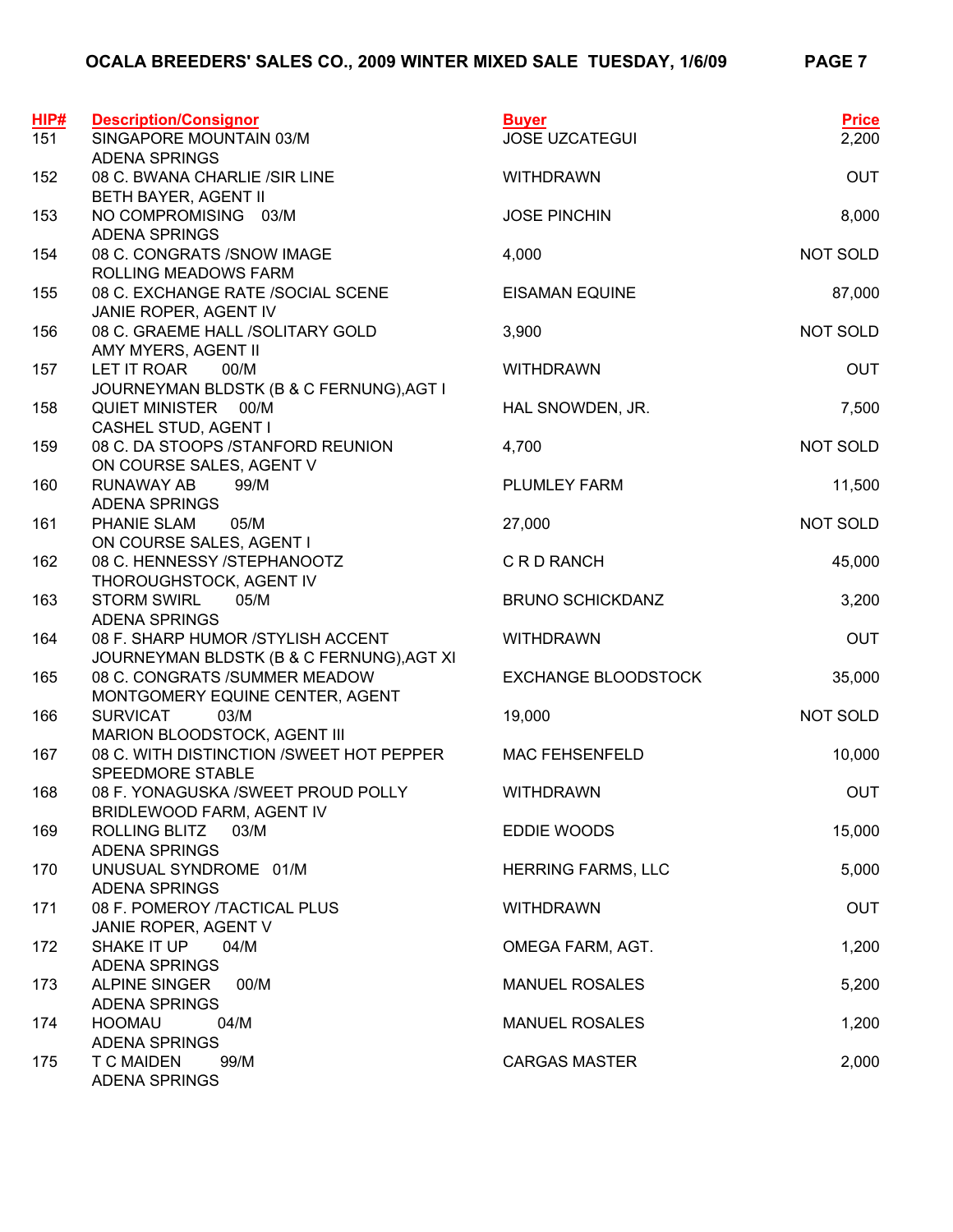| HIP# | <b>Description/Consignor</b>                                                       | <b>Buyer</b>                                             | <b>Price</b> |
|------|------------------------------------------------------------------------------------|----------------------------------------------------------|--------------|
| 176  | 08 F. WERBLIN /THIS CAT'S SPECIAL<br>PEACOCK RIDGE, AGENT                          | DIANE MOORE, DARKSIDE RACING                             | 9,000        |
| 177  | 08 C. HALO'S IMAGE /TIGRESS EXPRESS<br>RANDOLPH TB'S, AGT FOR KINGSLAND FARM CO.   | DIANE MOORE, DARKSIDE RACING                             | 20,000       |
| 178  | <b>ORIGINAL SONG</b><br>00/M<br><b>ADENA SPRINGS</b>                               | <b>BECLAWAT STABLE</b>                                   | 8,000        |
| 179  | 08 C. EXCHANGE RATE /TOKEN'S PRIDE<br>CASHEL STUD, AGENT                           | 27,000                                                   | NOT SOLD     |
| 180  | 08 C. OMEGA CODE /TOKI B<br>AMY MYERS, AGENT II                                    | 7,200                                                    | NOT SOLD     |
| 181  | 08 F. EXCHANGE RATE /TOP LIMIT<br>JOURNEYMAN BLDSTK (B & C FERNUNG), AGT XII       | HORSES OF COURSE                                         | 25,000       |
| 182  | 08 F. GIBSON COUNTY /TOUR'S PRINCESS<br>MARION BLOODSTOCK, AGENT                   | <b>TONYA JURGENS</b>                                     | 2,200        |
| 183  | <b>MARK AIM FIRE</b><br>00/M<br><b>ADENA SPRINGS</b>                               | <b>WITHDRAWN</b>                                         | <b>OUT</b>   |
| 184  | FELLOWSHIP ROAD 01/M<br>KAIZEN SALES, AGENT FOR SIENNA FARM LLC                    | CLASSIC BLOODSTOCK, AGT. FOR<br><b>JUST A PLAIN FARM</b> | 6,000        |
| 185  | 08 F. CACTUS RIDGE /T STORM<br>MONTGOMERY EQUINE CENTER, AGENT                     | <b>WITHDRAWN</b>                                         | <b>OUT</b>   |
| 186  | 08 C. OMEGA CODE /UNBRIDLED'S JANE<br>MOREAU BLOODSTOCK INT'L, AGENT               | PONDER HILL FARM                                         | 9,000        |
| 187  | VALID MISS CHAIN 96/M<br><b>GEM RACING, INC.</b>                                   | <b>JOSEPH ARANGO</b>                                     | 9,000        |
| 188  | 08 F. INDIAN OCEAN / VAGUELY GUILTY<br>BRIDLEWOOD FARM, AGENT IV                   | KENNETH LEJEUNE                                          | 1,200        |
| 189  | DON'T YOU WORRY 05/M<br><b>ADENA SPRINGS</b>                                       | <b>NORMAN CASSE</b>                                      | 6,000        |
| 190  | <b>SILVER DAWN</b><br>02/M<br><b>ADENA SPRINGS</b>                                 | 32,000                                                   | NOT SOLD     |
| 191  | ONE STEP BETTER 04/M<br><b>ADENA SPRINGS</b>                                       | OFF THE HOOK, AGT. FOR<br>AGROPECUARIA UNIDA             | 23,000       |
| 192  | <b>TAKATISU</b><br>02/M<br><b>ADENA SPRINGS</b>                                    | 5,200                                                    | NOT SOLD     |
| 193  | NO TIME TO LOSE 01/M<br><b>BROKEN BACK FARM</b>                                    | 10,000                                                   | NOT SOLD     |
| 194  | <b>WAVERLY</b><br>03/M<br>BRIDLEWOOD FARM, AGENT III                               | TWO BOW RACING, LLC                                      | 1,200        |
| 195  | <b>WAYWARD LIZ</b><br>01/M                                                         | <b>MANUEL ROSALES</b>                                    | 6,000        |
| 196  | <b>ADENA SPRINGS</b><br>CRY AT MY WEDDING 04/M                                     | 47,000                                                   | NOT SOLD     |
| 197  | ON COURSE SALES, AGENT I<br><b>MAKE US HAPPY</b><br>03/M                           | <b>MOISES ALOU</b>                                       | 3,500        |
| 198  | <b>ADENA SPRINGS</b><br><b>KISS THE LIPS</b><br>01/M                               | <b>RICHARD TATE</b>                                      | 4,000        |
| 199  | <b>ADENA SPRINGS</b><br><b>MALIBU RUN</b><br>02/M                                  | 3,700                                                    | NOT SOLD     |
| 200  | <b>ADENA SPRINGS</b><br>08 C. SPANISH STEPS / WILDCAT KATIE<br>BETH BAYER, AGENT I | <b>WITHDRAWN</b>                                         | <b>OUT</b>   |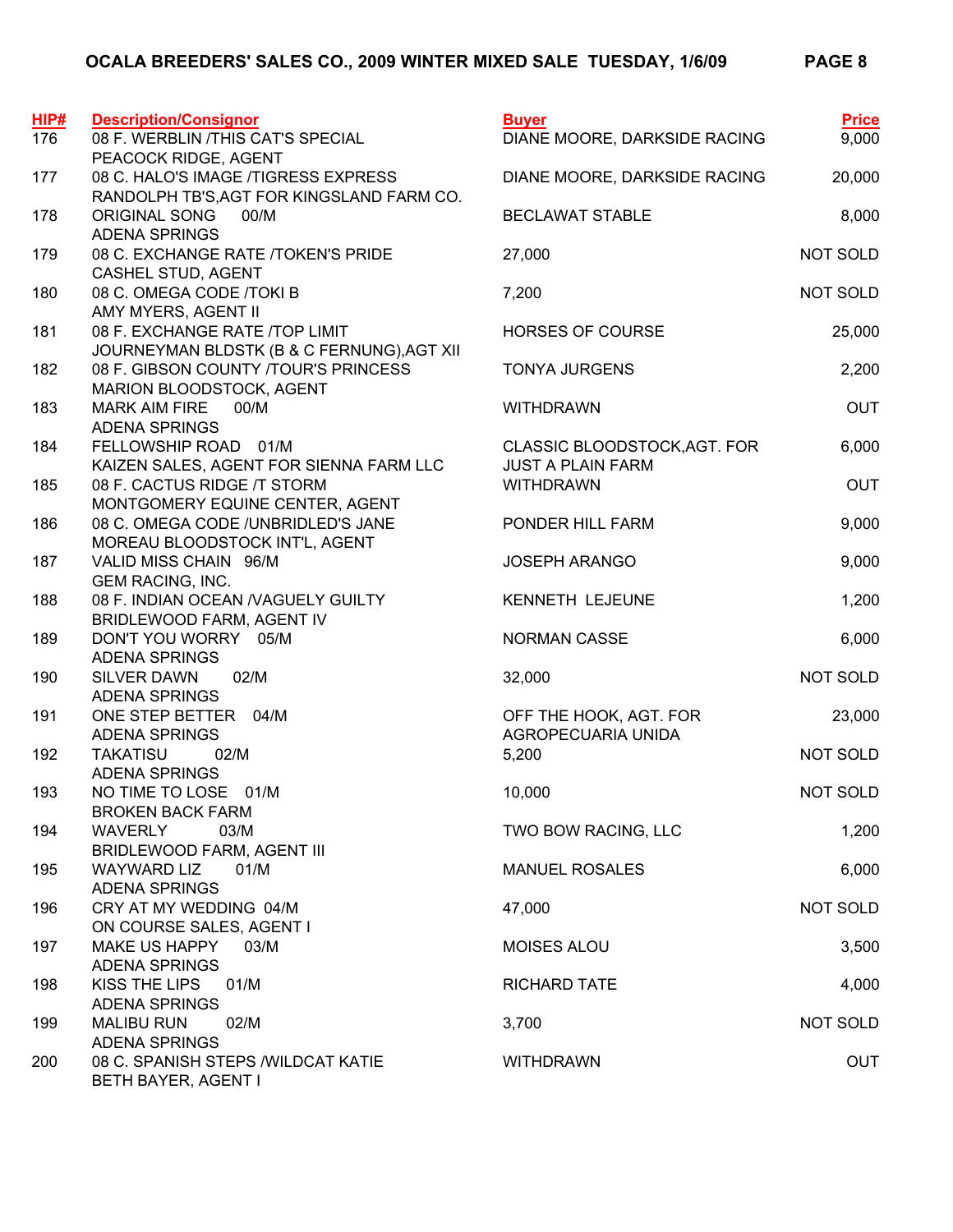| HIP#<br>201 | <b>Description/Consignor</b><br><b>SPIDER FLOWER</b><br>04/M                | <b>Buyer</b><br>EARL L. TOUPS   | <b>Price</b><br>3,500 |
|-------------|-----------------------------------------------------------------------------|---------------------------------|-----------------------|
|             | <b>ADENA SPRINGS</b>                                                        |                                 |                       |
| 202         | RAISEDONROYALTY<br>02/M<br><b>ADENA SPRINGS</b>                             | MARTHA H. JOHNSON               | 3,200                 |
| 203         | <b>ROLLING MEADOW</b><br>03/M<br><b>ADENA SPRINGS</b>                       | <b>WITHDRAWN</b>                | <b>OUT</b>            |
| 204         | STRAWBERRY FIZZ 96/M<br>SUMMERFIELD, AGENT XXX                              | 7,200                           | NOT SOLD              |
| 205         | ALARMING ANYTIME 04/M<br><b>ADENA SPRINGS</b>                               | <b>FOX STRAUS</b>               | 3,800                 |
| 206         | <b>ELENA'S DREAM</b><br>02/M<br><b>BROKEN BACK FARM</b>                     | MC KATHAN BROS.                 | 62,000                |
| 207         | AMELIA E.<br>01/M                                                           | <b>VALERIE MC NEELY</b>         | 6,000                 |
| 208         | <b>ADENA SPRINGS</b><br>08 F. CLOSING ARGUMENT / AFFIRMED TOOR              | 4,000                           | NOT SOLD              |
| 209         | BETH BAYER, AGENT III<br>08 F. TRIPPI /AGNES ROSE                           | <b>MICHAEL SUCHER</b>           | 40,000                |
| 210         | CASSE SALES LLC, AGENT I<br>ROANOKE'S BEST 00/M                             | <b>CHARLES CANTRELL</b>         | 6,000                 |
| 211         | <b>ADENA SPRINGS</b><br>VAGUELY GUILTY 01/M                                 | <b>HERRING FARMS, LLC</b>       | 7,000                 |
| 212         | BRIDLEWOOD FARM, AGENT IV<br><b>BELLA GIORNO</b><br>00/M                    | BULLET BREEZE RACING, ED GADRIX | 2,000                 |
| 213         | ADENA SPRINGS<br>POWDERED WIG<br>00/M                                       | <b>GEORGIA FARMS, INC.</b>      | 3,500                 |
| 214         | <b>ADENA SPRINGS</b><br>KENDRICK'S PATSY 02/M                               | CARGAS MASTER, INC.             | 4,700                 |
| 215         | <b>ADENA SPRINGS</b><br><b>ALEX</b><br>04/M                                 | 8,500                           | NOT SOLD              |
| 216         | <b>ADENA SPRINGS</b><br>08 F. BRAHMS / ANNIE ELIZA                          | ROSALVA HERNANDEZ               | 1,200                 |
| 217         | BRIDLEWOOD FARM, AGENT IV<br>SPRING DEELITE<br>02/M                         | <b>GARY PATRICK</b>             | 1,400                 |
| 218         | <b>ADENA SPRINGS</b><br>00/M<br><b>TACTFULLY ANN</b>                        | 2,700                           | NOT SOLD              |
| 219         | <b>ADENA SPRINGS</b><br>ROSE BOUQUET<br>05/M                                | <b>EARL L. TOUPS</b>            | 5,700                 |
| 220         | <b>ADENA SPRINGS</b><br><b>WORTHY CAUSE</b><br>03/M<br><b>ADENA SPRINGS</b> | 9,500                           | NOT SOLD              |
| 221         | <b>SAFFRONISTA</b><br>03/M<br>MARION BLOODSTOCK, AGENT I                    | <b>JOSEPH BARBAZON</b>          | 20,000                |
| 222         | GOLD INVITATION 04/M<br>SUMMERFIELD, AGENT X                                | <b>BECLAWAT STABLE</b>          | 25,000                |
| 223         | D'S SECRET CODE 95/M<br>ON COURSE SALES, AGENT I                            | 9,500                           | NOT SOLD              |
| 224         | KING OF THE CATS 00/M<br><b>ADENA SPRINGS</b>                               | <b>NO BID</b>                   | 0                     |
| 225         | WHEN MO MONEY<br>03/M<br><b>ADENA SPRINGS</b>                               | <b>JOSE UZCATEGUI</b>           | 1,800                 |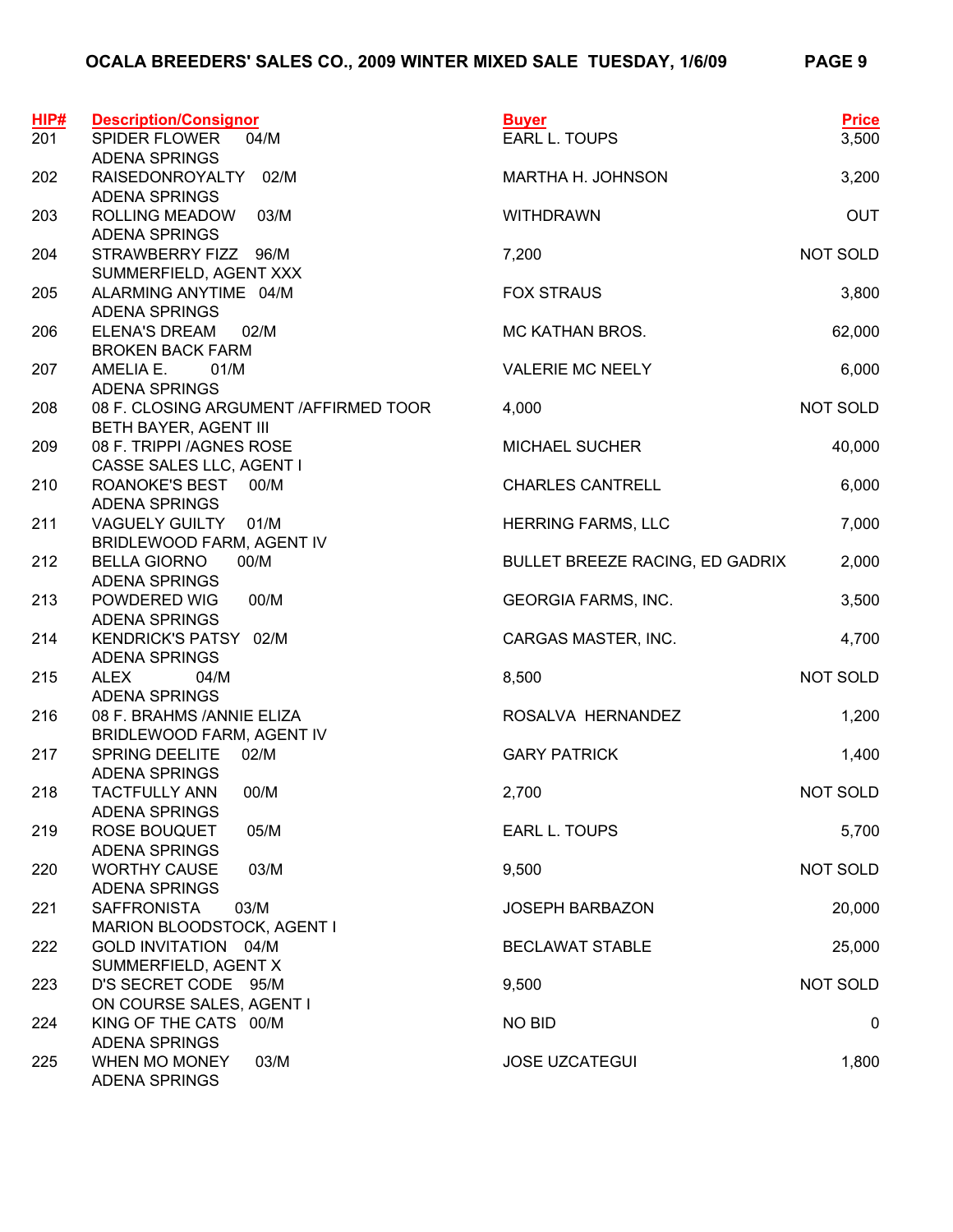| HIP#<br>226 | <b>Description/Consignor</b><br>AFFLUENT APPEAL<br>02/M                  | <b>Buyer</b><br>6,500      | <b>Price</b><br>NOT SOLD |
|-------------|--------------------------------------------------------------------------|----------------------------|--------------------------|
| 227         | <b>ADENA SPRINGS</b><br>ROCKET ROYALE<br>00/M                            | TWO BOW RACING, LLC        | 2,700                    |
|             | ADENA SPRINGS                                                            |                            |                          |
| 228         | <b>DUAL DOPPLER</b><br>01/M<br><b>ADENA SPRINGS</b>                      | <b>GEORGIA FARMS, INC.</b> | 4,500                    |
| 229         | <b>MORNING BEAUTY</b><br>00/M<br><b>ADENA SPRINGS</b>                    | <b>MANUEL ROSALES</b>      | 1,800                    |
| 230         | UNBEATABLE EAST<br>02/M<br><b>ADENA SPRINGS</b>                          | 9,500                      | NOT SOLD                 |
| 231         | 03/M<br><b>BIRTHDAY KID</b><br><b>ADENA SPRINGS</b>                      | <b>MANUEL ROSALES</b>      | 6,000                    |
| 232         | <b>REALLY CAPABLE</b><br>03/M<br><b>ADENA SPRINGS</b>                    | EARL L. TOUPS              | 4,500                    |
| 233         | <b>SALTY PRINCESS</b><br>03/M<br><b>ADENA SPRINGS</b>                    | <b>JORGE JIMENEZ</b>       | 5,000                    |
| 234         | 01/M<br><b>DANCE SPECIAL</b><br>JOURNEYMAN BLDSTK (B & C FERNUNG), AGT I | <b>WITHDRAWN</b>           | <b>OUT</b>               |
| 235         | 08 F. PLEASANT TAP /BIRD'S CHOICE<br>GREEN LANE FARM SOUTH LLC, AGENT    | HAPPY RACING, INC.         | 1,000                    |
| 236         | <b>FORMAL JACKIE</b><br>00/M<br>THOROUGHSTOCK, AGENT I                   | 3,700                      | NOT SOLD                 |
| 237         | <b>GRAY LADY</b><br>04/M<br>THE ACORN LLC, AGENT                         | EARL L. TOUPS              | 7,000                    |
| 238         | SHOE CRAZY<br>96/M<br><b>ADENA SPRINGS</b>                               | <b>SUSAN STRONG</b>        | 1,100                    |
| 239         | MOTHER MOLLY BOO 00/M<br><b>ADENA SPRINGS</b>                            | ROBERT C. ROFFEY JR.       | 4,500                    |
| 240         | 02/M<br><b>CRAFTY MEME</b><br><b>ADENA SPRINGS</b>                       | SAM E. STEVENS             | 8,500                    |
| 241         | YIELDING TO JAKE 03/M<br><b>ADENA SPRINGS</b>                            | V.L. ARMOUR                | 1,200                    |
| 242         | 05/F<br><b>WILD PRINCESS</b><br>BRIDLEWOOD FARM, AGENT I                 | 2,000                      | NOT SOLD                 |
| 243         | DREAM MOUNT<br>02/M<br><b>ADENA SPRINGS</b>                              | 8,500                      | NOT SOLD                 |
| 244         | QUIET TOUCH<br>04/M<br><b>ADENA SPRINGS</b>                              | <b>PLUMLEY FARM</b>        | 7,500                    |
| 245         | <b>WOODMANS SMILE</b><br>01/M<br><b>ADENA SPRINGS</b>                    | <b>BRUNO SCHICKEDANZ</b>   | 2,200                    |
| 246         | <b>MS. FAST SLEW</b><br>04/M<br><b>ADENA SPRINGS</b>                     | 3,500                      | NOT SOLD                 |
| 247         | 08 C. BLACK MAMBO /CAGEY MOVE<br>MONTGOMERY EQUINE CENTER, AGENT         | 6,000                      | NOT SOLD                 |
| 248         | <b>ONEMOREFASHION</b><br>00/M<br><b>ADENA SPRINGS</b>                    | <b>JOSE PINCHIN</b>        | 4,700                    |
| 249         | <b>SET TO SPARKLE</b><br>00/M<br><b>ADENA SPRINGS</b>                    | <b>CARLOS SILVA</b>        | 4,200                    |
| 250         | PLEASANT THUNDER 02/M<br><b>ADENA SPRINGS</b>                            | <b>RODNEY ROWLES</b>       | 6,000                    |